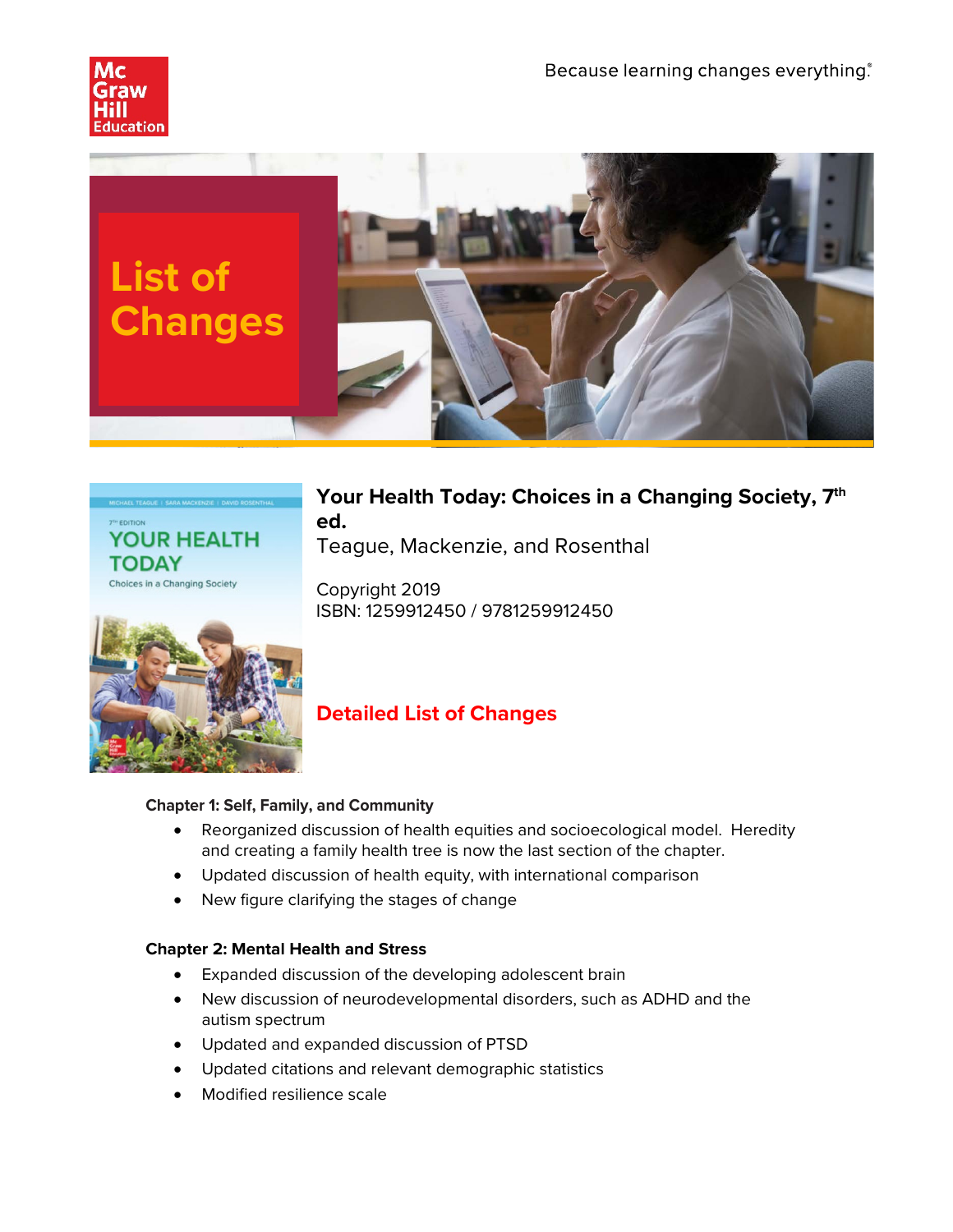#### **Chapter 3: Social Connections**

- Updated discussion of gay and lesbian partnerships to reflect the Supreme Court decision legalizing gay marriage.
- Updated "Who's at Risk?" box that looks at divorce rates not only by ethnicity, but also by gender and education
- New "Starting the Conversation" box that addresses voting as a way to influence public policy
- New "You Make the Call" box

## **Chapter 4: Sleep**

- New "Public Health Is Personal" box on whether accidents resulting in fatalities or serious injuries caused by sleep deprivation should be viewed as criminal acts in the judicial system.
- Revised "Action Skill-Builders" box that looks more deeply at how blue light from electronics disrupts sleep and how to prevent this disruption with blue-light filters
- Expanded section on pain and sleep
- New section on how unfamiliar environments-for example, a hotel room interfere with good-quality sleep, and a new "Life Stories" box on this topic

#### **Chapter 5: Nutrition**

- Beverage nutrient ratings from the Beverage Guidance Panel added to the chapter's "Types of Nutrients" section
- Discussion of the paradox of cooking meat too rare or too well to avoid food pathogens or cancer
- Discussion of the cafeteria traffic-light system used by many colleges and universities to help students make healthy food choices
- Coverage of the USDA's new label mandates that help consumers to understand food expiration dates
- Inclusion of the caramel food color (4-Mels) used in diet soda as a possible carcinogen
- Addition of the health concerns of people who are gluten sensitive and adopt gluten diets but do not have celiac disease
- New section on food insecurity on college campuses
- New "Public Health Is Personal" box on hunger on campus

#### **Chapter 6: Fitness**

- Added section on neuromuscular fitness (functional fitness)
- New discussion of exercising in dirty air
- New "Public Health Is Personal" box, on active lifestyles and built environments, discussing how communities are being designed to facilitate physical activity
- A new planning framework that facilitates active lifestyles, the Ecological Model for Designing Active Communities

## **Chapter 7: Body Weight and Body Composition**

• Updated and expanded discussion of the multifactorial effect of genes on BMI and obesity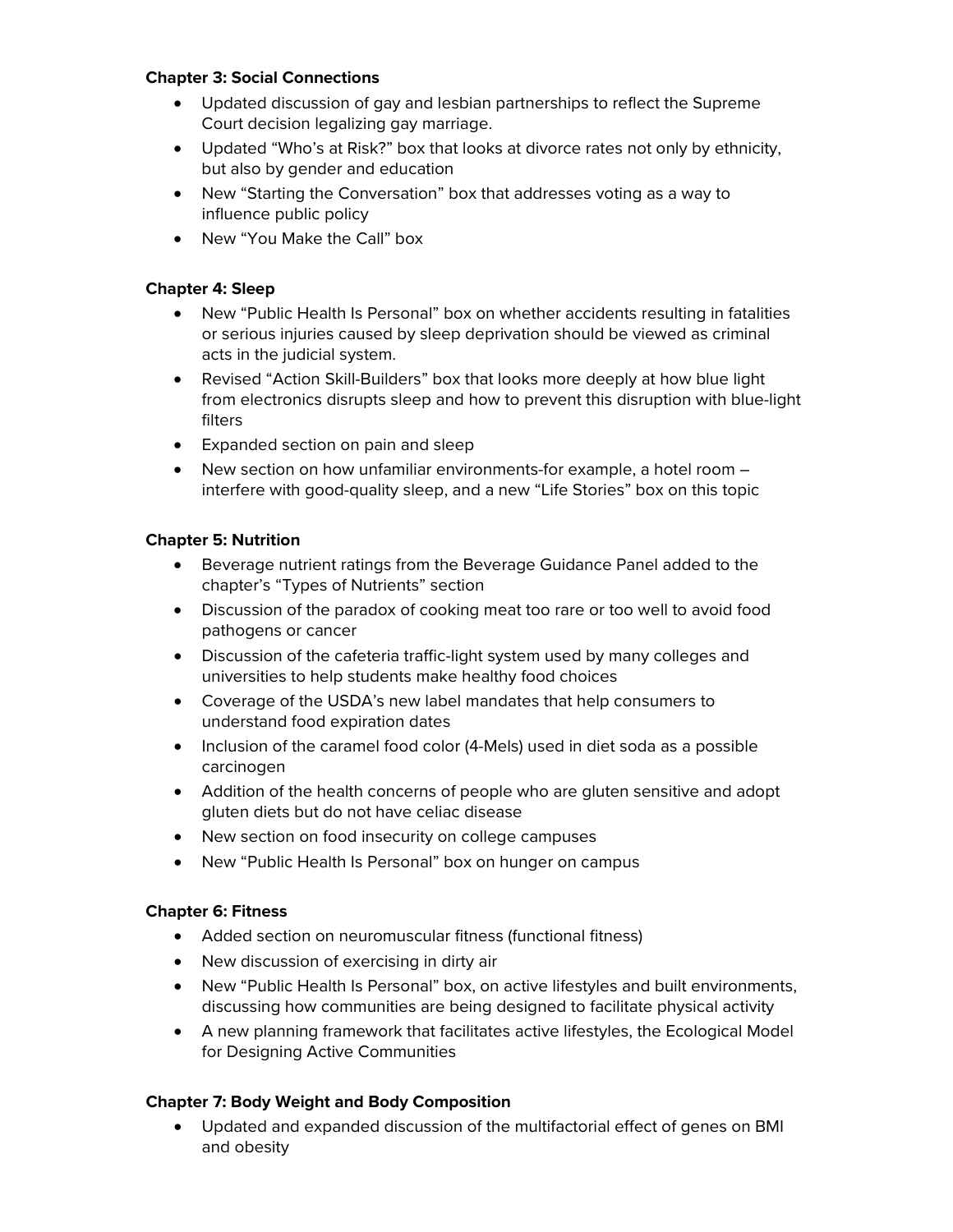- Revised approach to types of diets that emphasizes critical thinking about their characteristics and individual dieting goals
- Increased emphasis on a holistic approach to body composition and health
- New "Public Health Is Personal" box about walkable communities

## **Chapter 8: Body Image**

- New focus on positive body image development and resiliency
- Increased inclusion of gender identity and sexual identity formation
- Updates on media role, incorporating social media and media literacy
- Updated data on and discussion of body art and cosmetic surgery

## **Chapter 9: Alcohol and Tobacco**

- New "Who's at Risk?" box, on heavy drinkers at risk for alcohol-related diseases, with risks according to diversity classification
- Discussion of Wernicke-Korsakoff as a "wet brain" disease
- New "Starting the Conversation" box about whether to lower the blood alcohol limit for driving under the influence
- New section on what happens to the body after someone stops drinking alcohol
- New section on how states are cracking down on fake IDs used for underage alcohol consumption
- Updated information about FDA efforts to regulate tobacco, particularly ecigarettes

## **Chapter 10: Drugs**

- Updated table of "Commonly Abused Drugs"
- Addition of synthetic cannabinoids to "Emerging Drugs of Abuse"
- Updated discussion of marijuana legalization
- Modified discussion of sources of pain relievers
- Expanded section on opiate addiction and overdose

## **Chapter 11: Sexual Health**

- Discussion "Stealthing" during intercourse as a potentially criminal act, and a new "Life Stories" box on this topic
- A new "Public Health is Personal" box on this topic
- A new section on the future of sex, addressing virtual reality, teledildonics, augmented reality, affective technology, and sex robots
- A new figure, "The Future of Sex"

## **Chapter 12: Reproductive Choices**

- Reordering of presentation of contraceptives to emphasize long-acting reversible contraceptives
- Addition of LARCs to the "Starting the Conversation" box
- More inclusive language and data on sexual-minority and gender-minority reproductive health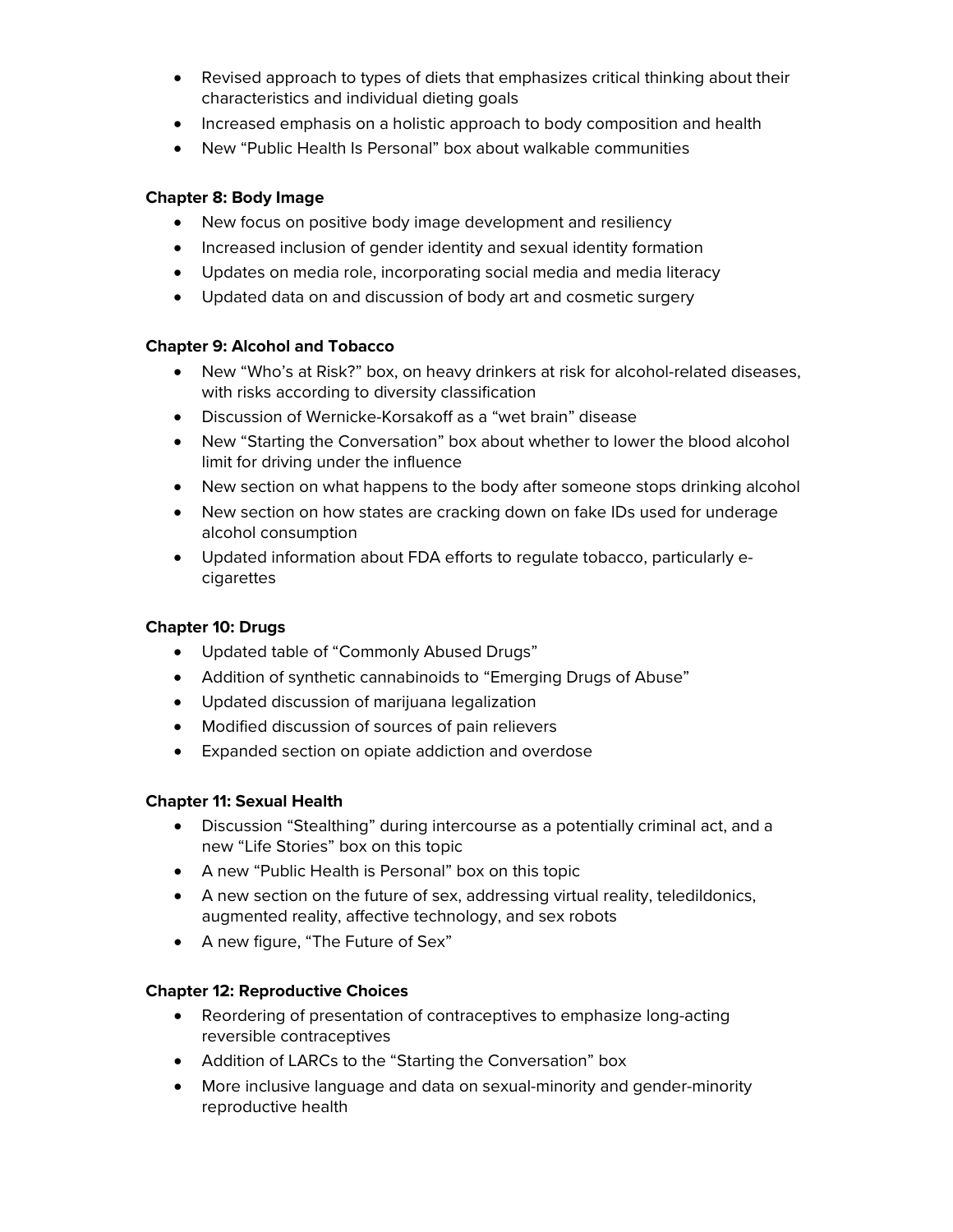#### **Chapter 13: Infectious Diseases**

- Updated discussion of food-related pathogens, including the 2017 SoyNut Butter-related E.coli outbreak
- Updated "Starting the conversation" box about the Zika virus and the risk for pregnant women
- Updated figure about the adult immunization schedule
- Updated and expanded discussion of antibiotic resistance in both the chapter and in the "Public Health Is Personal" box introducing the One Health model
- Updated statistics and focus on prevention of HIV, including new sections on treatment as prevention (TasP), post-exposure prophylaxis (PEP), and Preexposure prophylaxis (PrEP)

## **Chapter 14: Cardiovascular Disease, Diabetes, and Chronic Lung Diseases**

- Updated discussion of asprin therapy in the "Consumer Clipboard" box
- "Promoting Cardiovascular Health" reorganized to focus on the Life's Simple 7, behaviors and factors that promote cardiovascular health
- Updated data on and impact of chronic diseases
- Expanded discussion of rising asthma rates and contributing factors

## **Chapter 15: Cancer**

- Updated cancer diagnosis and death data
- New discussion of disparities in access to cancer screening by education, sexual identity, insurance status, and immigration status

## **Chapter 16: Injury and Violence**

- In-depth discussion of campus speech and conduct codes to confront hate speech
- New "You Make the Call" box on free speech on campus
- New "Starting the conversation" box on why colleges and universities are soft targets for terrorism
- A new "Public Health is Personal" box on college grievance procedures for sexual violence cases
- New coverage of infotainment systems causing distracted driving, safety of recreational drones, campus security uses of drones for safety, LED light strips for accident prevention, textalyzer used by law enforcement to crack down on texting while driving, Vision Zero campaign for bicycle safety, coercive control as a form of intimate partner violence, historical efforts by black colleges to respond to campus sexual assaults, safety apps, and concealed guns marketed to women
- New Personal Health Portfolio activity focuses on violence prevention and personal safety

## **Chapter 17: Complementary and Integrative Medicine**

- Revision throughout to reflect the National Center for Complementary and Alternative Medicine's name change to the National Center for Complementary and Integrative Health
- Reorganization so that two aspects of complementary medicine natural